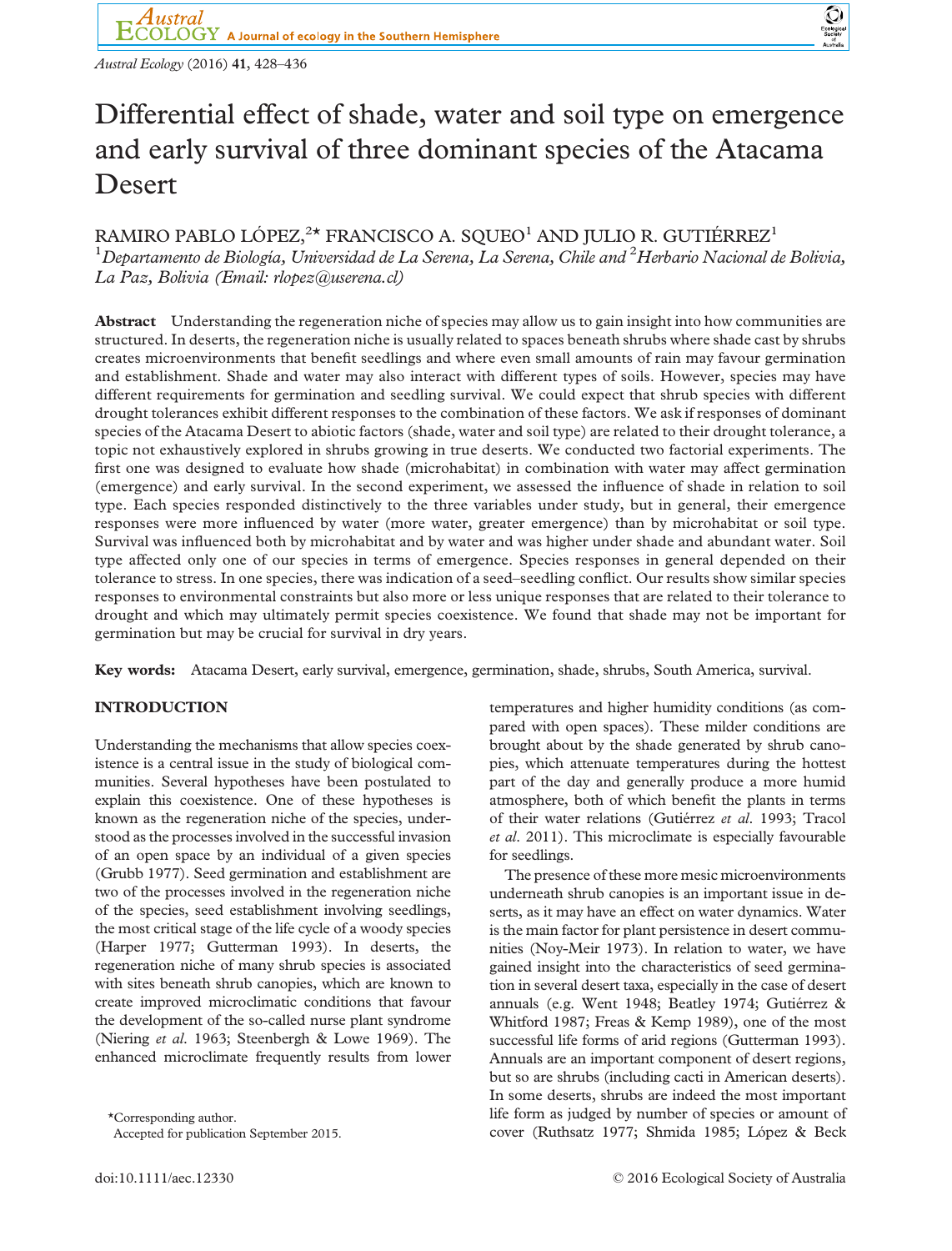2002). Yet, fewer investigations have addressed the problem of the regeneration niche for desert shrubs, especially in South America. It is true that a great deal of research has been conducted in Patagonia (e.g. Aguiar et al. 1992; Soriano et al. 1994; Schulze et al. 1996; Armas et al. 2008), which is a cold semi-desert. However, Patagonia shows a very particular vegetation (open spaces and grass rings encircling shrubs), which is not shared by most deserts, and thus, knowledge of its ecology cannot be extended easily to other xeric systems, especially hot deserts. For the latter, the work of López et al. (2007, 2013) can be cited for Bolivian/Argentinian summer-rain semi-deserts or that of Barchuk et al. (2005) or Tálamo et al. (2015) for dry forests. Far less is known in terms of shrub ecology for true deserts, such as the Atacama Desert (e.g. León et al. 2011; Martínez-Tillería et al. 2012; Carvajal et al. 2014). The latter studies show that great amounts of water are needed for establishment, that intermediate levels of shade seem to be better for establishment, that there are important differences among species in their responses to shade and water and that there are no real indications of trade-off between shade and water. Several aspects of the regeneration niche, however, remain vague or unknown. For example, these studies have not assessed the influence of water/shade on germination and how germination and early survival among dominant species correlate. In this sense, they do not allow us to determine, for example, potential seed–seedling conflicts (Schupp 1995), nor have they considered the role of soils on these regeneration niche attributes or how differences in drought tolerance influence species responses to abiotic factors. Understanding the regeneration niche of dominant species may give us insight into how desert communities respond to the influence of the more important abiotic factors in deserts. The two or three dominant species in Atacama Desert ecosystems may represent much more than half the total cover in several of them, hence the importance of understanding their ecology.

South American deserts are particularly interesting in ecological/biogeographical terms. Among other things, they are unique in several aspects. For example, beside the aforementioned importance of woody vegetation, South American deserts are part of the Neotropics, the most diverse region in the world. On the other hand, in South American deserts, extratropical influences seem to extend up to very low latitudes; this is reflected in climate patterns reminiscent of more temperate latitudes below 20° and also in the biology of certain taxa, such as cacti, which show reproductive biologies more akin to extratropical counterparts (e.g. Badano & Schlumpberger 2005; Larrea-Alcázar & López 2011). Another interesting characteristic of these deserts is that a different granivorous community has evolved in them (Vásquez et al.

1995; Marone et al. 2000), so that ants and birds are the most important granivorous guilds (whereas rodents play that role elsewhere). South American deserts are strongly influenced by the Andes, the longest mountain range in the world, and this influence may explain some of the 'anomalies' present in these deserts. Thus, the study of South American deserts should give us greater insight into desert ecology in general.

This study addresses the influence of water, shade and soil on both plant germination (emergence) and early survival of dominant species of the Atacama Desert. This is an important issue not only because the seed/seedling phases are particularly sensitive to environmental variables but also because, frequently, the microsites that are suitable for seeds are not so for seedlings, creating a seed–seedling conflict (Schupp 1995) that must be taken into consideration in order to understand the ecology of species and interpret distribution patterns correctly. The study is also designed to understand how species with different drought tolerances behave in relation to important environmental factors. It is part of a larger study that addresses plant–plant interactions in the Atacama Desert and that also focuses on seedling establishment in field conditions.

Specifically, we asked (i) how does shade affect germination and early seedling survival of three species from the Chilean coastal desert (Encelia canescens, Flourensia thurifera and Pleocarphus revolutus) and if its influence depends on precipitation or soil type; (ii) is the response related to drought tolerance of these species; and (iii) is there any indication of seedseedling conflicts? To answer these questions, we set up two factorial experiments involving these three species, which differ in their tolerance to water stress. We predicted that the species less tolerant to stress will be more dependent on water and/or shade, and its early survival in low irrigation should be the lowest. The more water-stress-resistant species should have the opposite response, while a third intermediate species should show an intermediate response.

#### METHODS

#### Study site

The study was conducted in the common garden of the Biology Department, University of La Serena, Chile (29°54′S, 71° 15W). This zone is located in the southern extreme of the coastal desert. Seeds were collected from the Quebrada El Romeral (29°43′S, 71°14′W, 300 m), 20 km north of La Serena. Average annual precipitation for the last decades was 83 mm (Squeo et al. 2006); most of it falls in winter, but in El Niño years, rainfall may exceed 200 mm; average temperature was 11.4 °C (Squeo et al. 2006). Vegetation was characterized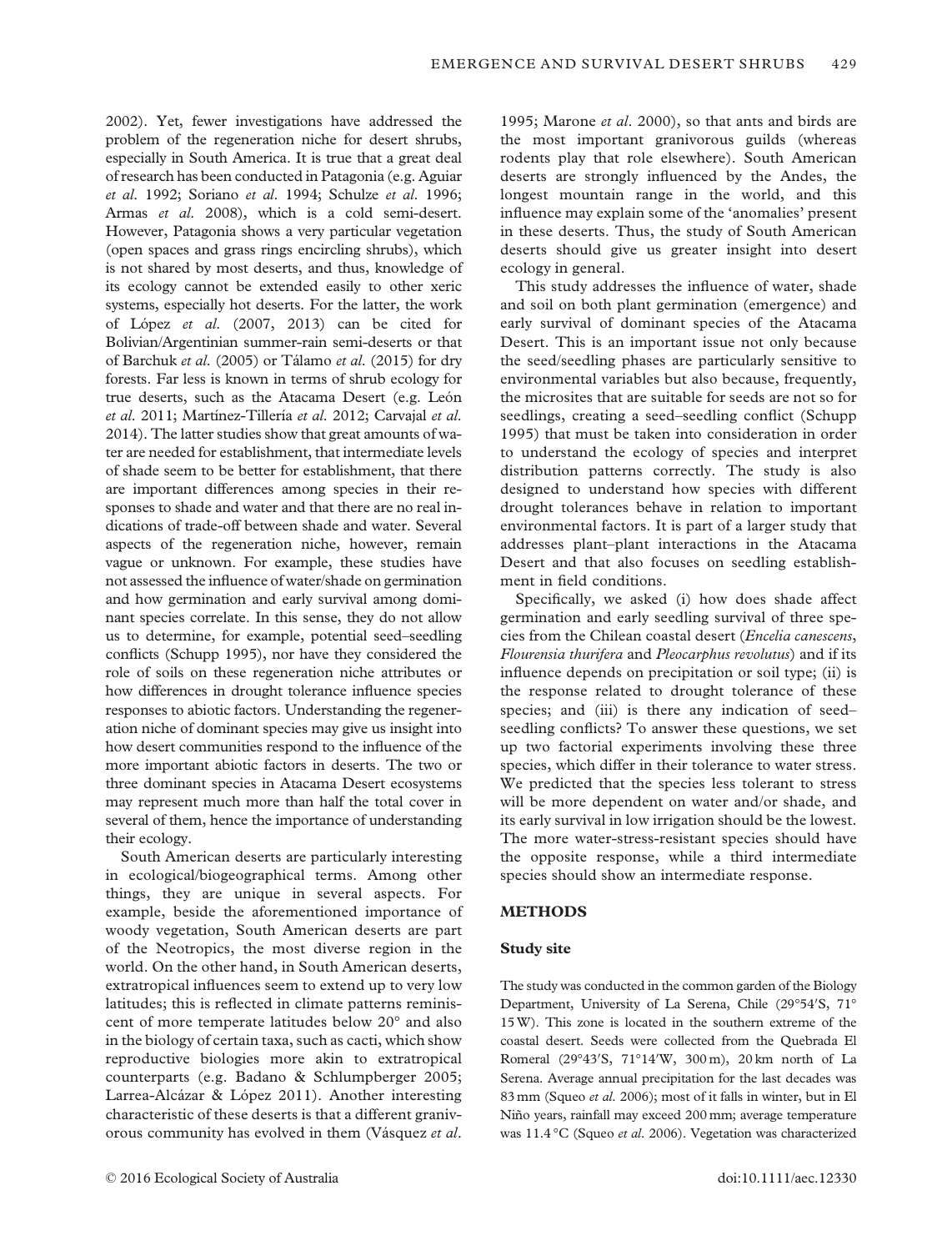by Gajardo (1994) as coastal steppe shrubland. The species used in the experiments were E. canescens, F. thurifera and P. revolutus, all from the Asteraceae family. These are three dominant species in many plant communities of the southern coastal desert, which frequently co-occur. E.canescens is a small deciduous shrub or subshrub of 1 m or less in height, which has superficial roots; its yellow flowers may be seen from October to December; it is distributed from southern Peru to northern-central Chile, from sea level to 3000 m. F. thurifera is a 1- to 2-m-tall, deciduous shrub with a dimorphic (superficial and deep) root system; it has big yellow flowers that are present between August and December; it is distributed in the north-central regions of Chile, between sea level and 1000 m. P. revolutus is an evergreen shrub with a dimorphic root system and yellow flowers with a conspicuous white pappus, which are seen mainly between February and April; it is distributed in north and central Chile and from sea level to 3000 m. Propagules of these species are small and provided with pappi and thus are wind dispersed and can be transported far from their parents to different microhabitats.

#### **Experiments**

Two experiments were conducted in the winter and early spring 2012. Experiment 1 (winter) was designed to evaluate how shade may affect germination (indeed, what we recorded was emergence) and early survival of the study species and also to assess how it may modulate the influence of water on emergence. For each species, the treatments were irrigation (high/low) and microhabitat (shade/open). The main influence of shrubs in terms of microhabitat relates to the provision of shade. Shade has a positive effect on plants in terms of a reduction of excessive heat and light extremes, which in deserts attain very high/low values in open spaces. That is why shade and open may be seen as the two most important microhabitats for seeds and seedlings. As for water, it is the most limiting factor in deserts, and while assessment of the species responses to different water levels is recommended, comparisons of two markedly different irrigation treatments are sufficient to give us insight into how water may limit species performance. This is the more feasible alternative when logistic reasons (as happened in our case) do not allow for greater differentiation of the levels of a given factor.

Seeds were sown in pots 10 cm in diameter and 8 cm tall, filled with  $250 \text{ cm}^3$  of sandy soil coming from the Quebrada El Romeral, which had been sterilized for 5–6 h at 120 °C to kill shrub seeds. Quebrada El Romeral is located near the city of La Serena, at about 30° south, at 150 m. Its vegetation is formed by a semi-desert shrubland placed on an old fluvial terrace. Shrub cover is around 50%. Dominant floristic elements are Haplopappus parvifolius, F. thurifera, E. canescens, P. revolutus and Proustia cuneifolia, among the most important ones, and Senna cumingii, Bahia ambrosioides and Balbisia peduncularis are among other less

important floristic elements. Seeds were taken from 30 or more individuals in February and April 2012 also from Quebrada El Romeral. The irrigation treatment was gradually provided over several days, keeping the soils near field capacity. By day 9, we stopped adding water to the low irrigation treatment (when 18 mm had been added) but continued to do so for the high treatment (until we reached 33 mm on day 31). However, on days 21 and 22, a natural rain of 15 mm increased the low irrigation treatment to 33 mm and the high irrigation treatment to 48 mm. Treatments for assessing microhabitat effects were open full light and deep shade (15% photosynthetically active radiation (PAR) reaching open sites, which is a value usually recorded near the shrub's base). Each treatment was replicated five times (one replicate of the combination high irrigation/shade for E. canescens was lost). For each replicate of E. canescens and F. turifera, 30 seeds were sown, while for P. revolutus, we planted 20 seeds/replicate. The pots were arranged in a completely randomized block design. Observations for emergence and survival were recorded daily and ended on day 37, when no more plant emergences were detected. Survival evaluation could not proceed further because of the shallow nature of the pots, which could not allow root development. Data were arcsin transformed in order to meet assumptions of normality and heteroscedasticity.

Based on the results of León et al. (2011), which assessed survival of coastal desert species, personal observations and expert opinion from local botanists, we established a ranking of tolerance to stress for the three species. From less to more tolerant, we arrived at the following order:  $P$ . revolutus <  $E$ .  $canescens < F$ . thurifera. Differences between  $E$ . canescens and F. thurifera may be small, but both are clearly more drought resistant than P.revolutus.

In experiment 2 (conducted in spring), we assessed the influence of shade in relation to soil type. Five shrub species were initially considered here (E. canescens, F. thurifera, H. parvifolius, P. revolutus and P. cuneifolia), but two of them (H. parvifolius and P. cuneifolia) had a very low emergence fraction; P. revolutus emergence was not as low, but it did not generate enough seedlings for survival to be evaluated. As before, two microhabitats were established: beneath shade and open. Soil type also had two levels: soils from beneath shrubs and soils from the open. Soils from beneath shrubs are known to contain more nutrients, and we could expect that this should have a positive influence on species performance. For the first case, soils were collected from beneath several individuals of dominant species at the Quebrada El Romeral. The soil samples from the open were also taken from multiple spots from the same site. Soils were thoroughly mixed before being placed in the 15-cm-deep, 12-cm-wide pots. A split-plot design was used in this case. Ten blocks were arranged in two columns and five rows. Five blocks were shaded, and five were kept in the open. Shading was less intense in this experiment, reaching 50% PAR of that in open sites; this is common in spaces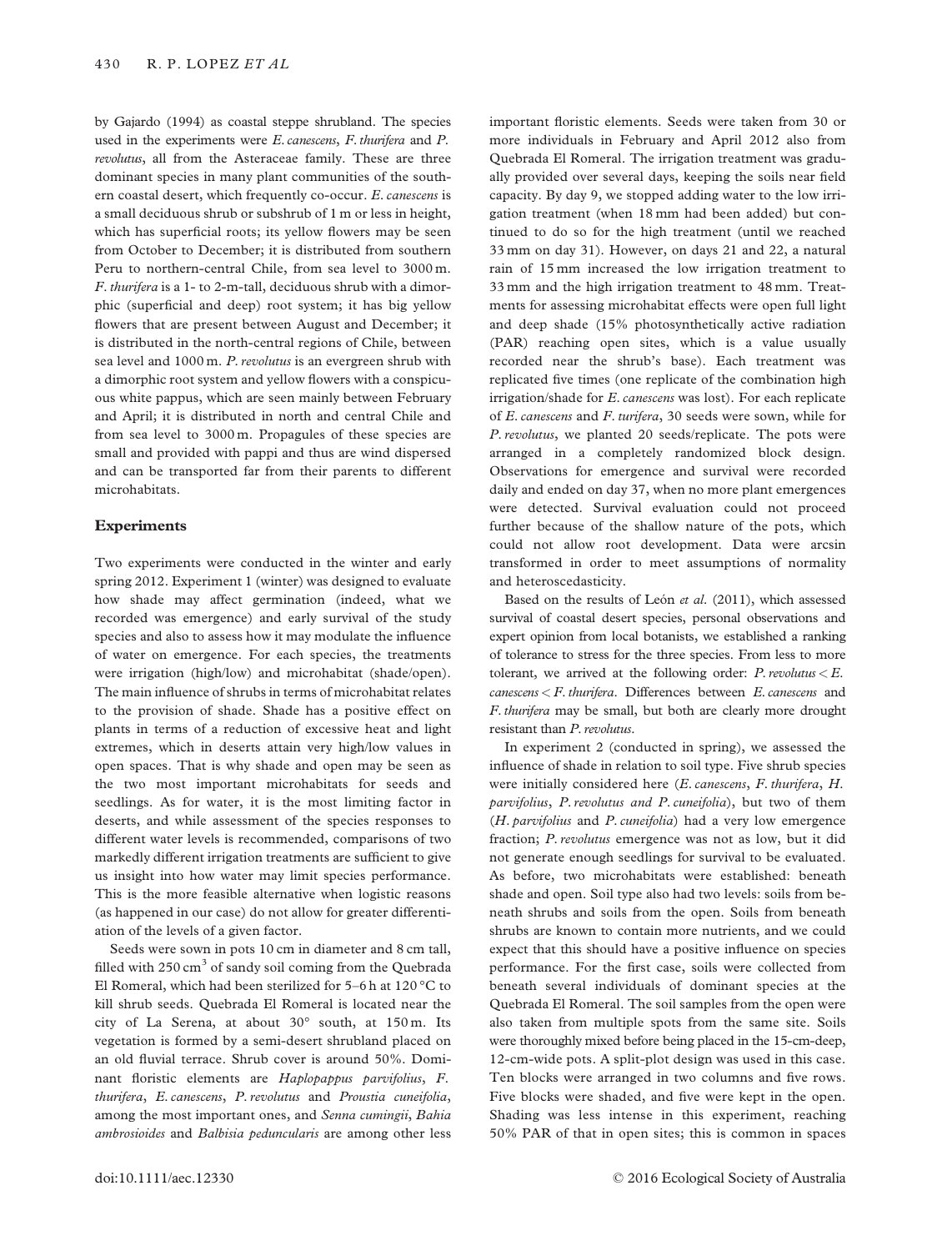beneath shrubs not far from the canopy perimeter, and so this represented moderate shade. With this, we wanted to evaluate if moderate differences in shading were able to trigger different responses. Blocks were randomly assigned to a given position inside the arrangement. Inside each block, four pots were installed, one pair containing soils from shrub underneath canopies and the others from the open. Each pot contained 20 seeds of the different species. Data were arcsin transformed in order to meet assumptions of normality and heteroscedasticity. Observations for emergence were carried out weekly over 6 weeks, when practically no more emergences were observed. Evaluation of survival ended 3 months after the experiment began, when it was clear that the pots were too dry to sustain the seedlings. The analysis was performed with SPSS v.18.

# **RESULTS**

#### Experiment 1

#### Emergence

Emergence of F. thurifera (66%), P.revolutus (50%) and E.canescens (36%) was relatively high, especially in the high precipitation treatment (Fig. 1). The first emergences began on day 7 in F. thurifera and P. revolutus, with only 12 mm of simulated rain. The first emergences in E.canescens occurred on day 9, with 15 mm of irrigation, after which few seedlings emerged daily (generally less than five). In F. thurifera, multiple emergences were recorded from day 9 to day 17, and for P. revolutus, the corresponding values were between days 9 and 15. In E. canescens, multiple emergences were recorded from



Fig. 1. Emergence fractions of the three shrub species employed in this experiment as a function of irrigation levels. Bars indicate standard deviations.

day 11 to day 20.  $P$ . revolutus and  $E$ . canescens showed higher emergence with increased irrigation (from 43% to 64% in P.revolutus and from 31% to 43% in E.canescens), even though for this last species, differences were only marginally significant  $(F_{1,11} = 4.672)$ ,  $P = 0.054$  for *Encelia* and  $F_{1,12} = 7.789$ ,  $P = 0.016$  for Pleocarphus; Fig. 1; see also Appendix). Seed emergence in shade and in open microhabitats was similar for the three species, but before the rain on day 22, E.canescens showed higher emergence in open ground (not shown). A high percentage of seeds emerged on day 21, that is, 1 day before the natural rain. For *E. canescens* from a final emergence fraction of 36%, 29% had already germinated on day 21; the corresponding fractions for F. thurifera and P. revolutus were 66/63% and 50/48%, respectively.

#### Seedlings survival

All three species had high survival rates with high irrigation (almost 100% survival for E.canescens and F. thurifera and over 80% for P.revolutus) and shade  $(>90\%$  for *E. canescens* and *F. thurifera*). Our results showed that the increase in irrigation and the presence of shade had a positive effect on survival of all three species (for irrigation, *Encelia:*  $F_{1,11} = 42.694$ ,  $P < 0.01$ ; Flourensia:  $F_{1,12}$  = 28.918, P < 0.01; Pleocarphus:  $F_{1,12}$  = 5.888, P= 0.032; for microhabitat, Encelia:  $F_{1,11}$  = 22.66,  $P=0.001$ ; Flourensia:  $F_{1,12}=9.352$ ,  $P=0.01$ ; Pleocarphus:  $F_{1,12} = 3.46$ ,  $P = 0.088$ ; Fig. 2). However, in E.canescens and F. thurifera (also in P.revolutus, although results were only marginally significant), there was an interaction effect (precipitation by microhabitat interaction; Encelia:  $F_{1,11}$  = 33.49,  $P < 0.001$ ; Flourensia:  $F_{1,12}$  = 7.462, P = 0.018; Pleocarphus:  $F_{1,12}$  = 3.681, P = 0.079; Fig. 3), indicating that seedlings may not survive in the open with low irrigation (plants with low irrigation in shade had only slightly diminished early survival as compared with those with high irrigation).

### Experiment 2

Neither F. thurifera nor E. canescens responded differentially to microhabitat or soil type levels, either in terms of emergence or in terms of early survival (Fig. 4; see also Appendix). However, for E.canescens, there was a marginally significant effect of microhabitat (tendency to higher emergence in the open, as in the first experiment;  $F_{1,32} = 3.281$ .  $P = 0.081$ . F. thurifera had an emergence fraction almost identical to that from the first experiment (67  $vs.$  66, respectively), but for *E. canescens*, emergence was lower (23%). F. thurifera and E.canescens had high survival rates (around 80% and 84%). P.revolutus emergence, on the contrary, responded to both, having higher emergence in shade and in soils from open spaces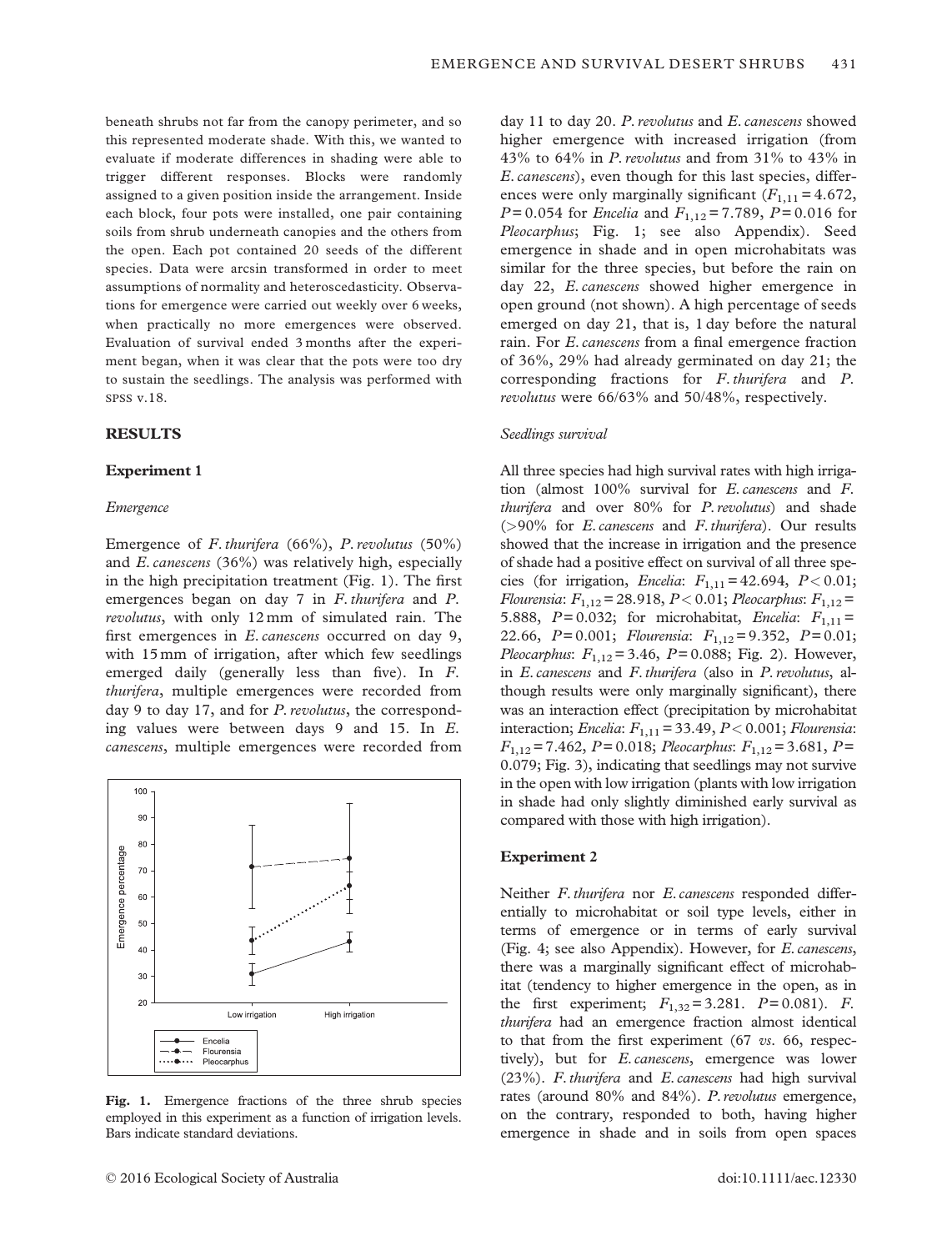

Fig. 2. Percentage of the emerged individuals of the three experimental species surviving to the end of the experiment as a function of (a) irrigation levels and (b) type of microhabitat. Bars indicate standard deviations.

 $(F_{1,32}=4.901, P=0.034$  for shade;  $F_{1,32}=5.681, P=$ 0.023 for soil type; Figs 4 and 5). Its emergence was, however, much lower than that in the first experiment (only 8%).

# DISCUSSION

The aims of this study were to determine the effects of irrigation, shade and soil type on two of the more crucial stages in the life history (emergence and, especially, early survival) of dominant shrub species of the South American coastal desert and if responses are related to drought tolerance of the species.

# The effect of shade, water and soil type on emergence and early survival of dominant Atacama Desert shrubs

One first conclusion from this study is that all three species may survive only if there is significant rainfall. This is common in desert species (Beatley 1974). Emergence also was, in general, positively influenced by water. The effects of shade and soil were less important, but the response was species specific; thus, we consider this in the following sections. Other performance parameters in plant ecology are related to physiological and/or growth measurements or flower/fruit production, but this study was designed to evaluate survival only, which can be considered as the most important performance parameter. A qualitative evaluation of general plant appearance, however, allowed us to see that survivors in shaded condition in both sets of experiments were markedly bigger, had much larger leaves and these lasted longer than their counterparts from the open.

# Was the response to the abiotic factors dependent on drought tolerance of the species?

Our results showed great interspecific variability in the response of these desert species. We found differences in the behaviour of the three shrub species. Emergence from our most stress-tolerant (F. thurifera) did not respond differentially to the treatments in terms of emergence (seeds exhibited an all or none response; Freas & Kemp 1989; Vidiella & Armesto 1989; Armesto et al. 1993). Nevertheless, in this case, there were two water levels only. The two less tolerant species increased their emergence fraction with higher irrigation water, showing a sort of predictive response (Venable & Lawlor 1980). A predictive response avoids the unnecessary loss of seeds. These results support the hypothesis of a greater response to water by the species less tolerant to water stress (especially Pleocarphus revolutis).

The study species had a fast response to increased irrigation, especially F. thurifera and P. revoluta; emergences were already observed on the seventh day after the experiments were initiated and with only 12mm of irrigation (the emergence or germination threshold). E.canescens responded only a little later (day 9, 15mm of irrigation), and its peak emergence period also ended after that of the other two species (day 20). Low emergence thresholds (usually below 25mm) have also been observed in shrubs of other world deserts (e.g. Shalaby & Youssef 1967; Hammouda & Bakr 1969; Beatley 1974; Bowers 1994). Shrub emergence thresholds are usually lower than those reported for annuals, which range between 15 and 40mm (e.g. Mott 1972; Beatley 1974; Vidiella & Armesto 1989). This may confer an advantage to shrubs over annuals in years when an initial, low precipitation pulse triggering germination in these shrub species is followed by further rains that permit shrub seedlings to be established earlier.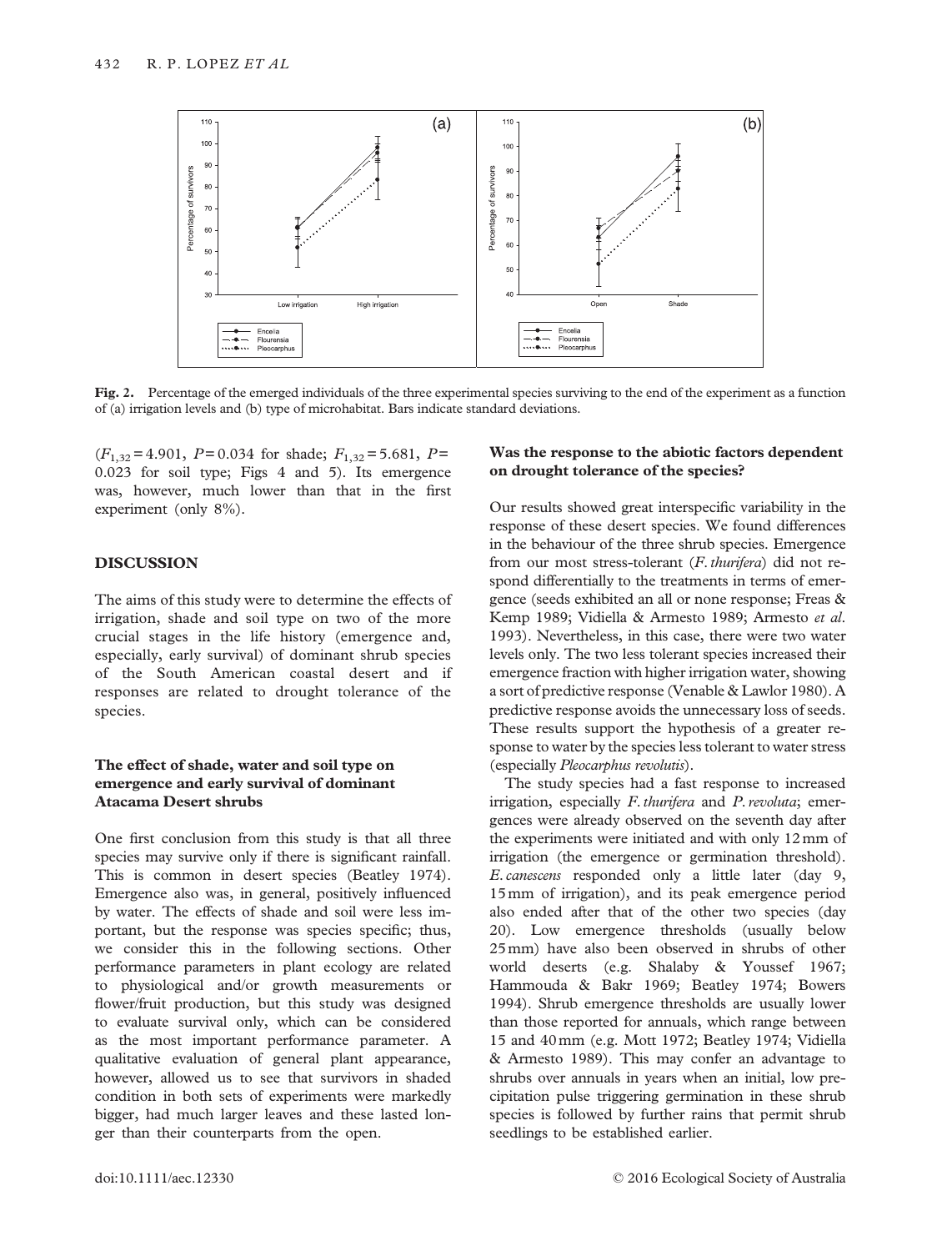

Fig. 3. Survival of individuals of (a) *Encelia canescens*, (b) Flourensia thurifera and (c) Pleocarphus revolutus observed in open and shaded conditions as a function of irrigation level. Bars indicate standard deviations.

Microhabitat seems not to play an important role in species emergence, except for E. canescens very early, in the first weeks (as recorded in the first experiment before the rains), and for P.revolutus (as shown in the second experiment). E. canescens appears as a more heliophilous species, given that it shows a tendency to germinate better in open spaces. This was clearly reflected in the emergence before the natural rainfall. It must be highlighted that the natural rain fallen during the experiment brought about a new wave of emergences in  $E$ . canescens, pointing to the importance, for the successful germination of at least some species, of an adequate distribution of rainfall over time (e.g. Reynolds et al. 2004). The differential response to water of P.revolutus in the two experiments may be related not only to differences in the quality of shade (deep shade in the first experiment vs. moderate in the second) but also to the conditions of both experiments (such as differences in pot depth or water addition). Also, seeds in the second experiment showed a much lower emergence fraction. This shows that  $P$ . revolutus seeds lose viability rapidly, as seeds came from the same stock. Seeds that retain viability may be a non-random subset from the original seed stock in terms of responses to water, and this may also explain their different responses to water.

Survival of the three species was in agreement with our hypothesis: the less tolerant (P.revolutus) had a lower survival (22%) in the more stressing conditions (low irrigation – open), the more tolerant  $(F.$  thurifera) had the best survival (38%) and E. canescens had an intermediate response. The prediction that the less tolerant species would have a greater positive response to water increase when passing from the low-precipitation to the highprecipitation treatments was not completely supported, however, as the emergence fractions increased by 62% in P. revolutus and E. canescens and 58% in F. thurifera. This could be related to the fact that differences between irrigation treatments were not very great. It is interesting to see the differential response to microhabitat in F. thurifera and E. canescens. In both species, shade increased survival in the first experiment but failed to do so in the second. This is undoubtedly related to the fact that in the second experiment, the evaluation took more weeks and so we had more opportunity to record mortalities, but it could also be a consequence of differences in shade quality. The positive effects may have arisen from deep shade conditions of the first experiment, and somewhat less desiccating conditions, because the first experiment was conducted in winter (vs. early spring for the second one). This suggests that dominant shrubs of the coastal desert benefit in early survival from the dark, humid conditions near a nurse.

Only P.revolutus exhibited differences in seed emergence in terms of soil type. It is not clear how soils from open spaces may trigger increased emergence fractions in this species, as soils with more organic matter should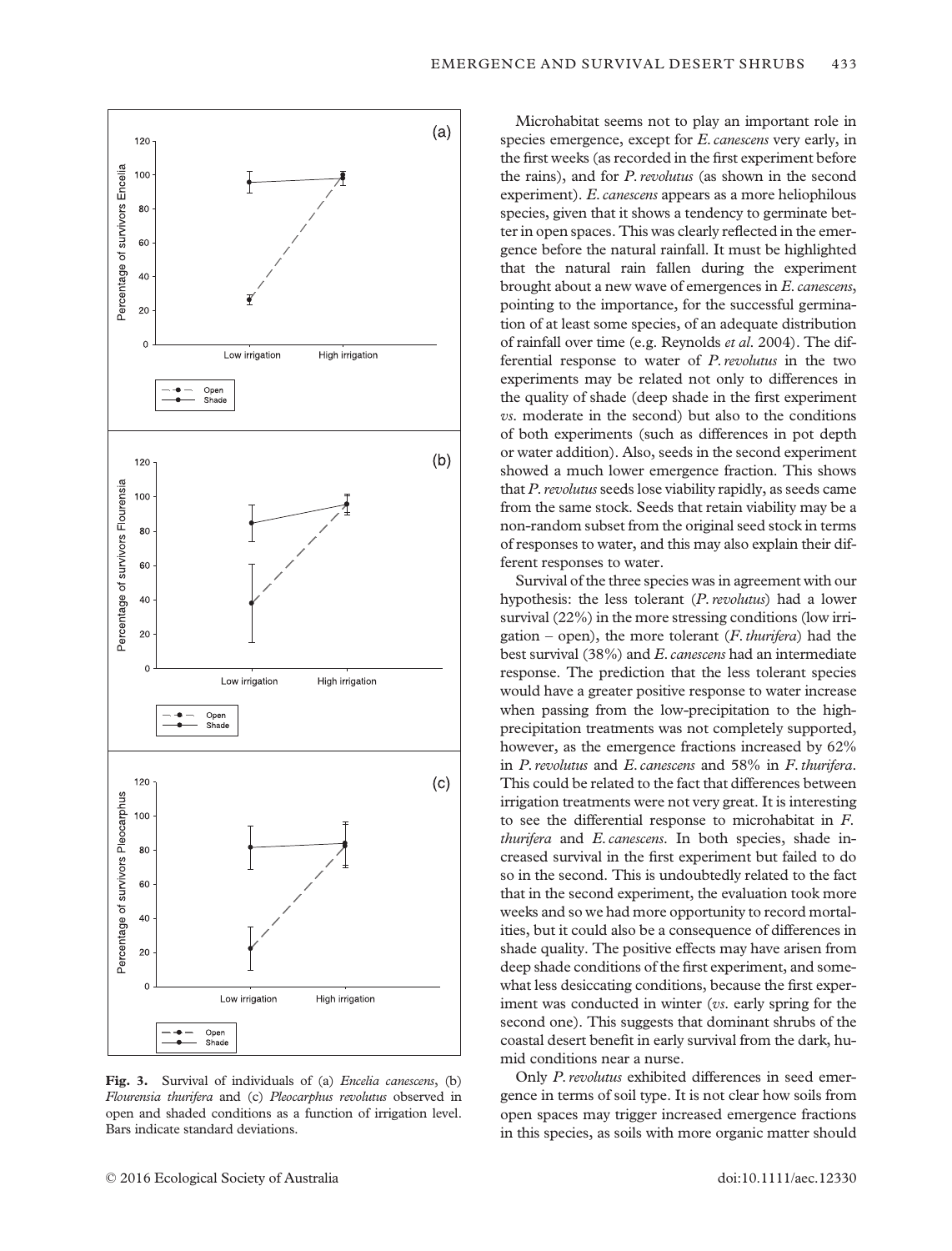

Fig. 4. Emergence fractions of the three shrub species employed in this experiment as a function of (a) microhabitat and (b) soil type. Bars indicate standard deviations.



Fig. 5. Emergence of individuals of Pleocarphus revolutus observed in soils of open spaces and soils from under shrubs as a function of microhabitat. Bars indicate standard deviations.

retain more water useful for germination, albeit this did not translate into increased emergence in F. thurifera or in E.canescens.

Our study species are codominant species in several parts of the coastal desert that showed important differences in their emergence and early recruitment. This may ultimately favour their coexistence, supporting the regeneration niche hypothesis (Grubb 1977) in deserts, where competition was usually seen as a process or factor of lesser importance than abiotic severity. However, the species also responded similarly in other respects, for example, showing diminished survival in open, dry conditions. This may indicate a more general constraint for most species that cannot tolerate the extremely

desiccating atmosphere of open ground, which highlights once again the importance of the heterogeneity created by shrubs in arid regions.

However important the regeneration niche is for species coexistence, plants have another strategy for perpetuating themselves in the community: vegetative propagation. Its importance may be such that Bond and Midgley (2001) even coined the term 'persistence niche' for one form of vegetative reproduction: resprouting. Resprouters seem to be common in unproductive sites (Midgley 1996; Bellingham & Sparrow 2000). In some communities, it may even be the main way of existence (e.g. Ganatsas et al. 2004; Torres et al. 2014). Although no studies of this kind have been conducted in the coastal desert, vegetative propagation seems to be important (R. P. López, pers.obs.). Recruitment is known to be very important in arid environments only in sporadic, high-precipitation years. In the coastal desert, this usually happens in 'El Niño' years (Holmgren et al. 2006; Squeo et al. 2007). Despite the low frequency of these events, they create the conditions for the appearance of novel genetic combinations and for the spread of beneficial mutations; in brief, they bring about the variability necessary to cope with the everchanging conditions of most earth regions.

#### Seed–seedling conflicts in the dominant species?

Encelia canescens has a tendency to have better emergence in the open, but its seedlings prefer undercanopy spaces. Thus, E. canescens would exhibit a totally discordant habitat suitability pattern and a seed–seedling conflict (Schupp 1995). F.thurifera shows a partially discordant pattern: albeit they are able to germinate in open ground, survival is favoured in shady habitats, unless there are abundant rains (significant effect of precipitation X microhabitat). P. revolutus shows a concordant pattern, with higher emergence and survival (second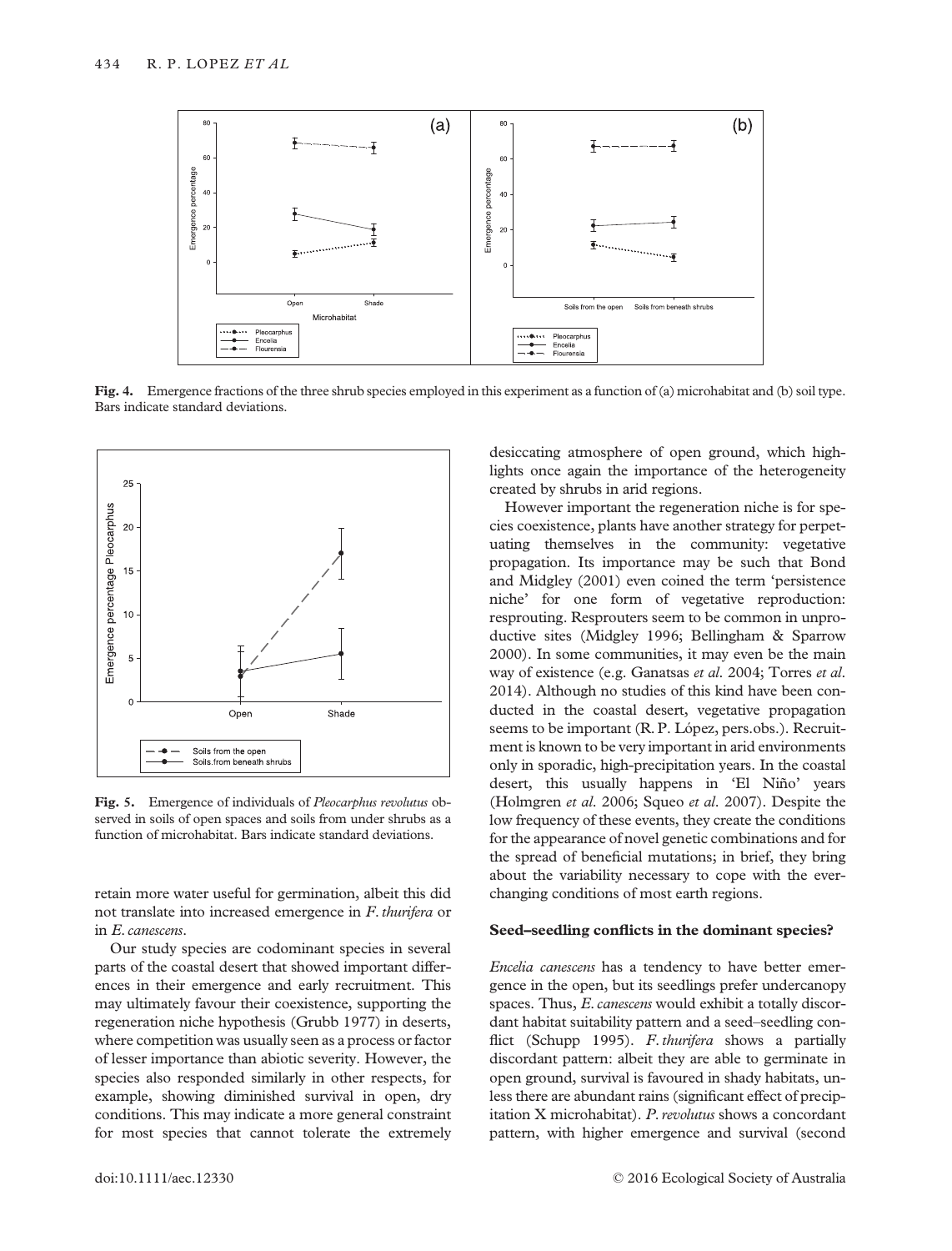experiment) under shade. This suggests that species less tolerant to drought do well only in one type of microhabitat. Schupp (1995) showed that this fully concordant pattern of patch suitability entails greater overall survival of seedlings. However, this depends on the maintenance in time of the best patches for germination and establishment. In deserts, this may happen rarely, as drought years are the norm, and this may imply great shrub mortality (Miriti et al. 2007). Species like P. revolutus, then, should prefer habitats with more constant characteristics. In fact, P.revolutus grows usually near wadis (seasonal water courses). Seedlings of species with discordant patterns have lower survival, but, unlike seedlings with concordant patterns, some of their seedlings may establish even in the driest microhabitats. This implies that these species may be able to respond positively even in the driest years. These species (in our case E. canescens and  $F.$  thurifera) are found in a more diverse array of habitats.

Our study has evaluated emergence of three important species in the coastal desert but has only monitored the first weeks of seedling survival. It might be argued that it is a very short time to make inferences about establishment, but we think that this early period is possibly the most critical for seedling establishment. It is true that if no more rains fall during the season, seedlings of a few weeks old may not survive, but if the region receives further rains, those plants that made it through the first weeks of existence have a good chance to be established. Thus, we think that our study reflects plant responses in a very important part of plant development. Moreover, despite this short time of observations, our results have shown important species differences in terms of emergence and early survival but have also shown some common responses, such as a response to small amounts of rain and to increasing precipitation. They also revealed the differences that exist between open and undercanopy microhabitats, but also that different levels in shading may have consequences for plant performance. Shade seems irrelevant for emergence (it even may be damaging for E. canescens) but may be crucial for survival in bad years. Our results show that survival may be favoured beneath shrub canopies in low precipitation years, and this has implications for community restoration or revegetation, as has been shown in other Mediterranean regions (e.g. Gómez-Aparicio et al. 2004). Although this study addressed still unknown aspects of the ecology of coastal desert species, we still need to evaluate the response of other dominant species belonging to other families. Consideration of species from the driest parts of the Atacama Desert would be especially interesting, as would be the long-term response (e.g. through what is considered the first bottleneck, which in these ecosystems is summer) and the response to other levels of shade, water or soil.

#### ACKNOWLEDGEMENTS

The Instituto de Ecología y Biodiversidad (IEB), CONICYT (Consejo Nacional de Ciencia y Tecnología)/Beca Doctorado 2013/Folio 63130048 and FONDECYT 1110228 funded the study.

# **REFERENCES**

- Aguiar M. R., Soriano A. & Sala O. E. (1992) Competition and facilitation in the recruitment of seedlings in Patagonian steppe. Functional Ecology 6, 66–70.
- Armas C., Pugnaire F. I. & Sala O. E. (2008) Patch structure dynamics and mechanisms of cyclical succession in a Patagonian steppe (Argentina). J. Arid Environ. 72, 1552–61.
- Armesto J. J., Vidiella P. E. & Gutiérrez J. R. (1993) Plant communities of the fog-free coastal desert of Chile: plant strategies in a fluctuating environment. Revista Chilena de Historia Natural 66, 271–82.
- Badano E. I. & Schlumpberger B. O. (2005) Sistema de cruzamiento y estimaciones en la eficiencia de polinización sobre Trichocereus pasacana (Cactaceae) en dos poblaciones del noreste argentino. Gayana Botanica 58, 115–22.
- Barchuk A. H., Valiente-Banuet A. & Díaz M. P. (2005) Effects of shrubs and seasonal variability of rainfall on the establishment of Aspidosperma quebracho-blanco in two edaphically contrasting environments. Austral Ecol. 30, 695-705.
- Beatley J. C. (1974) Phenological events and their environmental triggers in Mojave Desert ecosystems. Ecology 55, 856863.
- Bellingham P. J. & Sparrow A. D. (2000) Resprouting as a life history strategy in woody plant communities. Oikos 89, 409–16.
- Bond W. J. & Midgley J. J. (2001) Ecology of sprouting in woody plants: the persistence niche persistent niche. Trends Ecol. Evol. 16, 45–51.
- Bowers J. E. (1994) Natural conditions for seedling emergence of three woody species in the northern Sonoran Desert. Madroño 41, 73–84.
- Carvajal D. E., Loayza A. P., López R. P., Toro P. J. & Squeo F. A. (2014) Growth and early seedling survival of four Atacama Desert shrub species under experimental light and water availability regimes. Revista Chilena de Historia Natural 87, 28.
- Freas K. E. & Kemp P. R. (1989) Some relationships between environmental reliability and seed dormancy in desert annual plants. *J. Ecol.* **71**, 211–17.
- Gajardo R. (1994) La vegetación natural de Chile. Editorial Universitaria, Santiago.
- Ganatsas P. P., Zagas T. D., Tsakaldimi M. N. & Tsitsoni T. K. (2004) Postfire regeneration dynamics in a Mediterranean type ecosystem in Sithonia, northern Greece: ten years after the fire. Proc. 10th MEDECOS conference, 25 April–1 May 2004, Rhodes, Greece.
- Gómez-Aparicio L., Zamora R., Gómez J. M., Hódar J. A., Castro J. & Baraza E. (2004) Applying plant positive interactions to reforestation in Mediterranean mountains: a meta-analysis of the use of shrubs as nurse plants. Ecol. Appl. 14, 1128–38.
- Grubb P. J. (1977) The maintenance of species richness in plants communities: the importance of the regeneration niche. Biol. Rev. 52, 107–45.
- Gutiérrez J. R. & Whitford W. G. (1987) Responses of Chihuahuan Desert herbaceous annuals to rainfall. Ecology 12, 127–40.